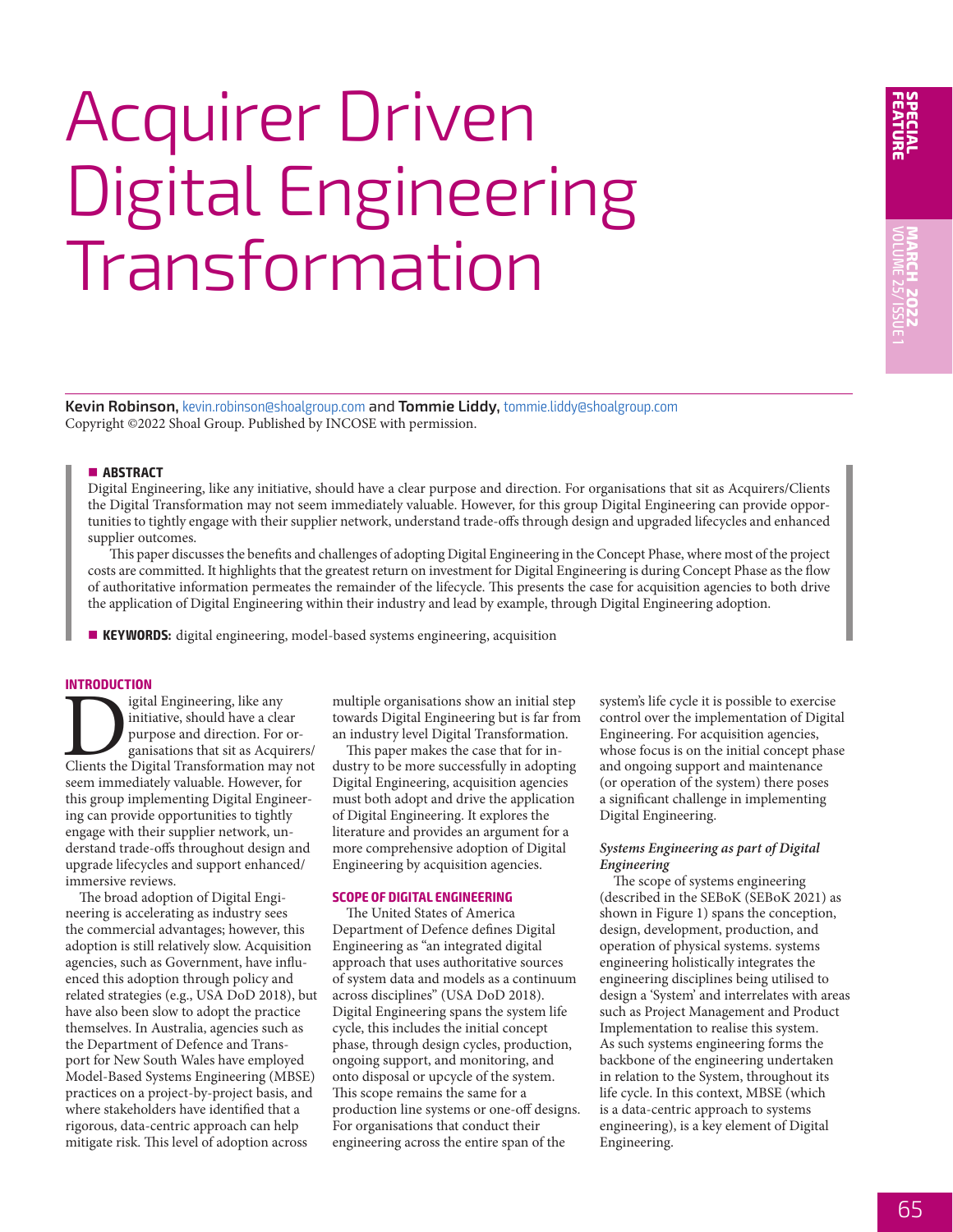

*Figure 1. System boundaries of systems engineering, systems implementation, and project/systems management. Redrawn from SEBoK (SEBoK 2021)*

In an acquisition agency context, the scope of systems engineering is no different, though part of that scope will lie within supplier agency or agencies. Within the acquisition context, systems engineering provides the comprehensive approach to analyse and combine contributions and balance trade-offs among cost, schedule, and performance while maintaining an acceptable level of risk covering the entire life cycle of a system (paraphrased from DAU 2021).

Systems engineering is making the transformation to MBSE, INCOSE Vision 2025 (Friedenthal et al 2014) states that "Model-Based systems engineering will become the "norm" for systems engineering execution, with specific focus placed on integrated modelling environments". Systems engineers adopt digital technologies that are becoming more readily available, supported by the training and education needed. This brings the discipline of systems engineering in line with other areas of engineering and design such as civil and electronic engineering that employ their

model-based tools such as Computer Aided Design (CAD) and circuit board design tools, respectively.

This drive towards digital technologies, and more broadly Digital Engineering, is starting to make a real difference to complex and cross discipline projects that require a "...fully integrated engineering environment..." that provides the Systems Engineer with the "...data integration, search, and reasoning, and communication technologies to support collaboration." (Friedenthal et al 2014). The creation of digital models, both analytical and descriptive, and the integration of these models, provides more efficient and effective support to all the systems engineering activities for the design, development, manufacture, and operation of systems and as a result, mistakes are minimised, design decisions are more effective, and this increases the long-term success of the project.

*Benefits of Digital Engineering* Much has been written in the literature

on the benefits of Digital Engineering, including those attributed to MBSE. Unfortunately, the published benefits of Digital Engineering are based on non-empirical data, gathered through a 'lessons learned' process following project completion. The decision for employing MBSE in a project is based on the perceived benefits it offers (Henderson & Salado 2020). Once a project is complete, whether deemed a success or failure, one elicits the effectiveness of MBSE \via interview with the people involved in the projects and is therefore subjective nature. Henderson & Salado (Henderson & Salado 2020) do summarise a list of potential benefits, with better communication and information, increased traceability, reduced errors, improved consistency, better accessibility of information and others consistent across the measured, observed, perceived, and referenced categories of benefits.

So, what for the acquirer? Successful projects spend a much higher proportion of their budget on mission definition (Why do we need it? How will we use it?) and requirements engineering than less successful projects (Cook & Wilson 2018). If Digital Engineering, and specifically MBSE is to undergo adoption by the systems engineering profession, then surely the greatest return will be realised in the initial stages of the project lifecycle where MBSE can be implemented to capture systems engineering information in the form of a digital model. Undertaking the Concept Definition, through a Digital Engineering approach, should lead to better communication and information, increased traceability, reduced errors, improved consistency, and better accessibility of information. Whilst this will provide immediate benefits to the acquirer, these benefits should flow downstream to the supplier. Communicating the problem space, the needs, and the requirements of the stakeholders, through a model-based approach, will benefit the supplier before any design of the systems begins.

In 1992 the UK's National Audit Office (NAO, 1992) published their findings of an examination of the Ministry of Defence's past and future initiatives on life-cycle costing. They concluded that "as much as 90% of lifecycle costs may be determined by the decisions made before production of a new weapon system begins..." This obviously places a high importance on improving the quality of the outputs from the Concept Definition phase (Figure 2) and places a high degree of responsibility for a successful project on the acquirer agency. Decisions made by the acquirer commit up to 90% of the lifecycle costs, so reducing the risk of poor decisions by

**FEATURE**

**SPECIAL MARCH 2O22**

VOLUME 25/ ISSUE 1

**MARCH 2022**<br>VOLUME 25/ ISSUE 1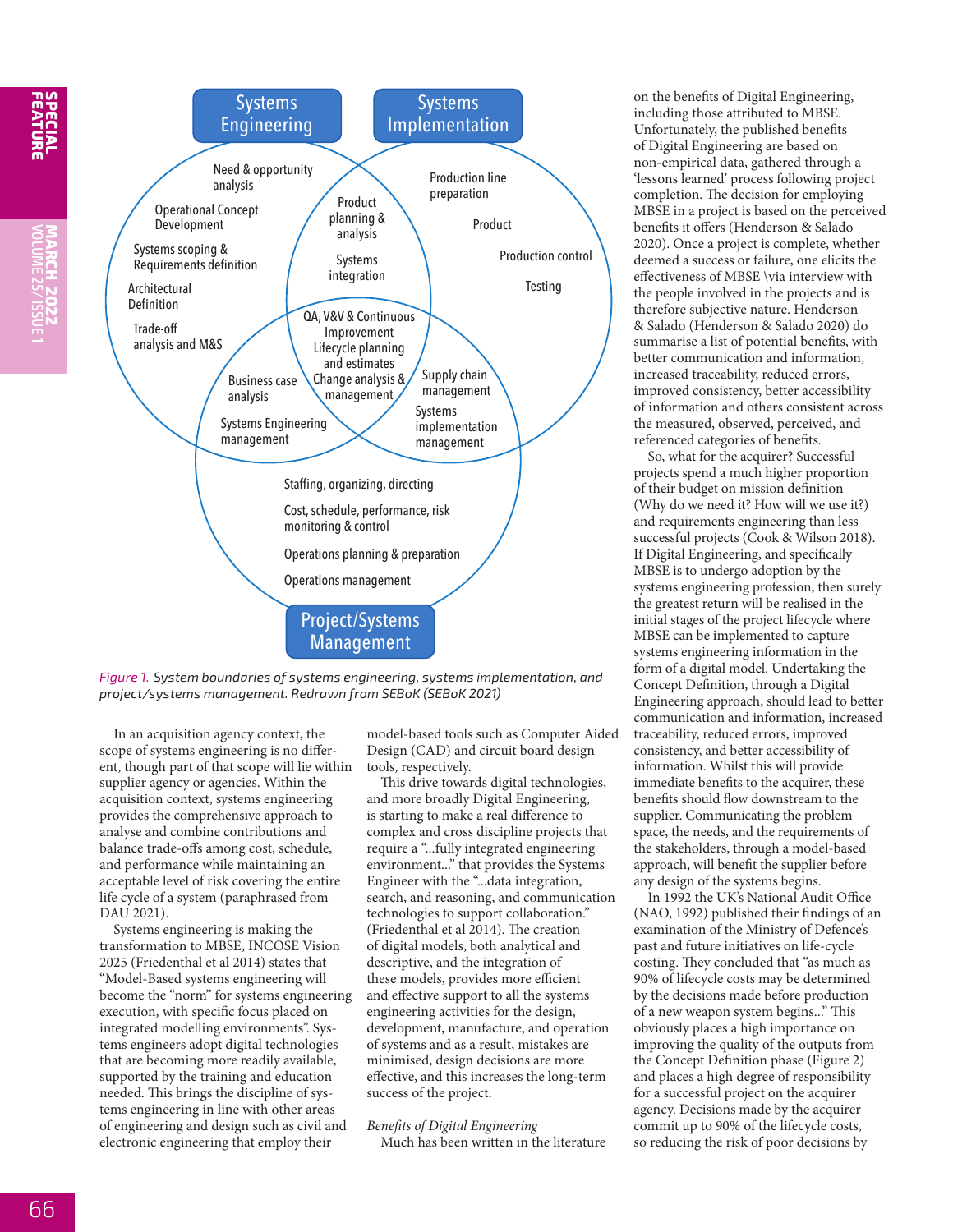

Lifecycle Phases

*Figure 2. Lifecycle costs - commitment and expenditure. Redrawn from National Audit Office report (NAO 1992)*

realising the benefits of Digital Engineering in acquisition agencies, will offer the greatest return of invest in improving systems engineering through a Digital Transformation.

Developing the artefacts from the Concept Phase is an acquirer responsibility. If the acquirer employs an integrated data-centric modelling approach, that provides traceability from strategic guidance to operational scenarios to user needs and system requirements, the acquirer can provide this data to the supplier. This MBSE concept definition will aid the systems designer to better understand the operational and environmental context in which the system is situated and enhance design decision making (supplier responsibility). A Digital Engineering approach allows the supplier to have a clearer and richer understanding of the complex problem, as well as having a more consistent understanding with the acquirer.

Within the INCOSE community there have been several initiatives to improve Digital Engineering, and specifically MBSE, in acquisition agencies. This includes the Model-Based Conceptual Design (MBCD) Working Group, who published an IN-COSE INSIGHT Special Edition on Model-Based Conceptual Design (Robinson et al 2014) that argued the case that the aim of MBCD is "not to directly improve the quality of the individual artefacts, such as stakeholder requirements, but to enhance the design of the system concept through improving the means to derive, elicit, analyse, and record the design information as a whole. Ultimately, this aims to increase project successes, with greater overall outcomes achieved for the engineering effort invested." This, and other initiatives, have

provided the knowledge base for acquisition agencies to adopt Digital Engineering, however there is a great deal of effort required to improve the maturity of Digital Engineering within acquisition agencies.

## **THE MATURITY OF DIGITAL ENGINEERING WITHIN ACQUIRER ORGANISATIONS**

The Australian Department of Defence used MBCD on various acquisition projects. In 2008 Robinson et al (Robinson et al 2010) applied MBSE to the Ground-Based Air and Missile Defence (GBAMD) acquisition project (LAND 19/7). This project showed that an MBCD approach was "completely compatible with current mandated (document-centric) capability development processes". The approach applied MBCD in employing operational analysis to elicit user needs and derive the system requirements, producing critical acquisition documents such as the Functional and Performance Specification directly, and only from (no word processing text editing), the MBCD Model. This research demonstrated a number of benefits to the acquisition project such as enhanced access to, and communication of information, increased traceability from the project's strategic guidance to systems requirements and improved ability to identify errors and inconsistencies. The Defence Acquisition Project Lead identified that the "...approach produced a valuable project knowledge repository that will ensure continuity during future staff rotations and will allow the [document] suite to seamlessly evolve with the capability definition process" (Robinson et al 2010).

In a 2018 paper Hallett et. al (Hallet et al 2018) found, through surveying Australian Defence personnel, that there was general

agreement that while there is a marginal use of information models generated by Defence for acquisition, their development (and increased use) is not directed by the Australian Defence Organisation. Hallett also commented that those information models were only in use for acquisition, and not throughout the evaluation process or later in the system life cycle. Importantly, those interviewed agreed that the state of information model sharing across the contract boundary is non-existent.

More recently, the Systems Engineering Research Center led a collaborative research project the National Defense Industrial Association (NDIA) Systems Engineering Division, and the International Council on Systems Engineering (INCOSE) to benchmark the current state of Digital Engineering (DE) across practicing organisations (McDermott et al 2020). The survey across a broader range of industry, government and academia validated the early finding from Hallett et al (Hallett 2018) finding that most respondents scoring their level of Digital Engineering maturity as low, and specifically that "government lagged industry and academia". Decomposed survey results across survey categories of model usage and management also reflected comparable results. However, with government as the primary acquirer, the survey did note that "...government customers are mandating MBSE on programs, which is driving our digital engineering transformation," suggesting that government understands the benefits that Digital Engineering bring to an acquisition project.

#### **ACQUIRER LED DIGITAL ENGINEERING TRANSFORMATION**

For industry in general to be more successful in adopting Digital Engineering as standard practice, acquisition agencies must both adopt and drive the use of Digital Engineering within their industry. In adopting Digital Engineering approaches acquisition agencies provide two key enablers to industry: Firstly, the data-centric artefacts needed for Digital Engineering across the full life cycle of a system. Secondly, the overarching governance and control for the use and acceptance of system data developed and delivered alongside the system as well as the standards and data structures to apply.

Acquisition agencies are responsible for the early definition of the system they wish to acquire, particularly the Mission Definition. As described previously (NAO 1992), concept and system definition activities commit approximately 90% of the cost of a project prior to detailed definition and full-scale production. In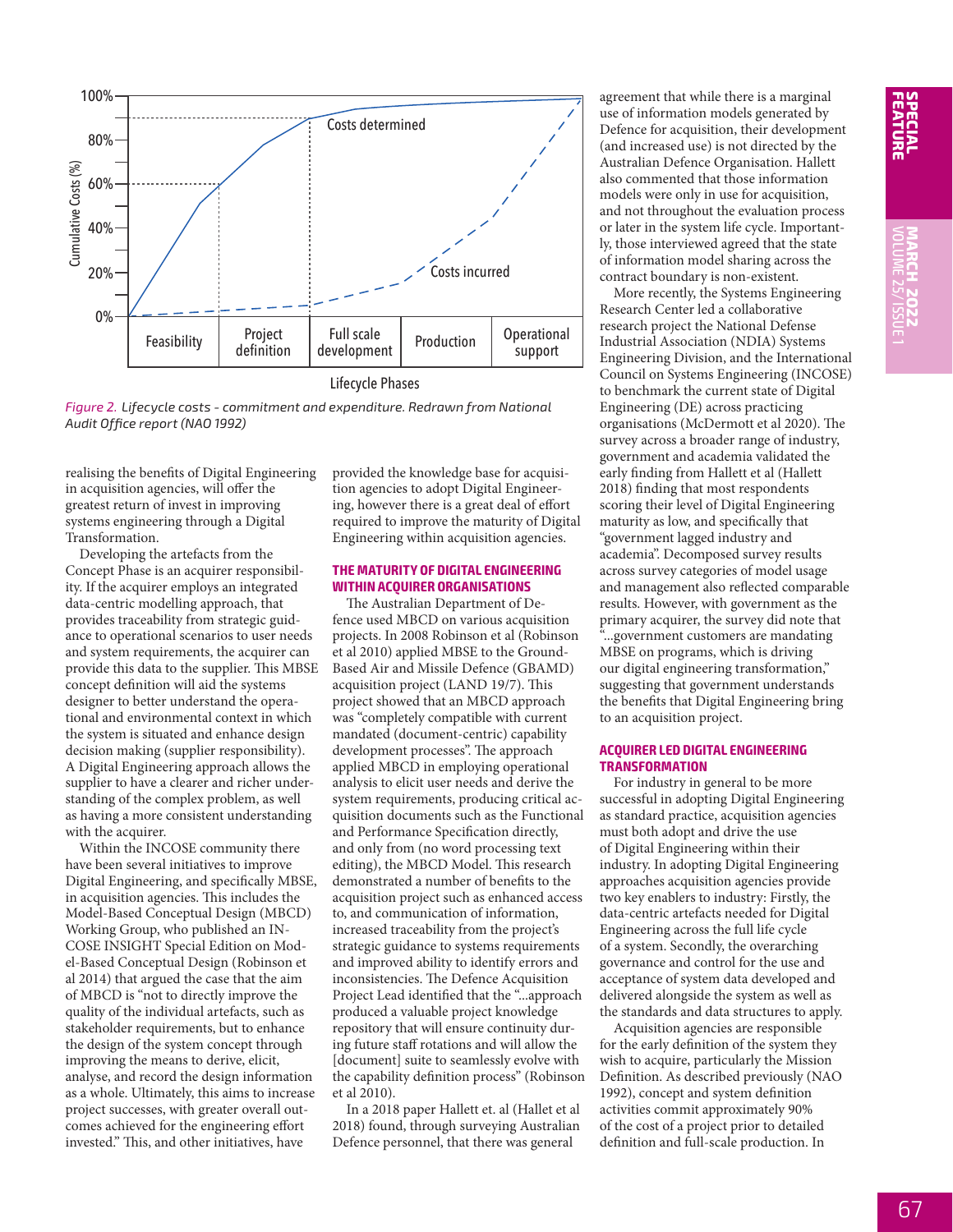**FEATURE**



*Figure 3. Systems engineering expenditure (Honour 2011) overlaid on lifecycle costs- commitment and expenditure (Redrawn from National Audit Office report (NAO 1992))*

discussing the return on investment for systems engineering Honour (Honour 2011) showed that a 15% spend of project budget on systems engineering provides the best result on project outcomes (budget, schedule and quality) and that 40% of that spend should occur during activities such as Mission Definition, Requirements Engineering and Systems Architecting, depicted in Figure 3. During an acquisition project these activities, early in a systems life cycle, need sharing between the acquirer and supplier. In a typical project an acquirer would perform the majority of the Mission Definition, a significant amount of the Requirements Engineering and have some level of input into the System Architecture with the supplier executing the rest. To realise the benefits of Digital Engineering the acquirer agency needs to implement data centric approached to these early life cycle activities. This includes capturing system data in the form of integrated models, simulations, and other structured repositories and, most importantly, sharing those models, simulations, and repositories with supplier agencies. In doing so, supplier agencies will make more informed design decisions, and therefore increase the chance of project success. From experience working with acquisition agencies (e.g., Robinson et al 2010), the authors estimate that once the acquirer establishes a capability in MBSE, there is minimal difference in the initial

level of systems engineering effort between document-centric and data-centric approaches. The only difference being that the longer-term systems engineering rework is minimised and the likelihood of projects success increased.

In addition to adopting Digital Engineering approaches within their own organisation, acquisition agencies have a role to play in driving Digital Engineering transformation within supplier organisations (potentially affecting industry wide change). Market surveys have shown that industry are late adopters of new technologies including advances in Digital Engineering technologies such as Building Information Modelling (BIM) (Walasek and Barszcz 2018). This conservative approach leads to gradual shifts across an industry. A key impact that acquisition agencies can have is in providing the leadership and governance of Digital Engineering across the system life cycle and incentivising its application. Hallett et al (Hallett et al 2018) states that supplier organisations see that "There is currently little incentive for suppliers to share models unless contractually obligated", citing a lack of appreciation of cost and management of Intellectual Property (especially with multiple suppliers involved at various stages of a systems development and sustainment) as key issues in acquisition agencies. Mandating Digital Engineering, providing a framework for controlling how data share happens between supplier

organisations, defining standards and templates, appropriate data structures and interfaces, and even toolsets to use, is a role that the acquisition agency can take that will promote the adoption of Digital Engineering in supplier organisations.

#### *Benefits to the supplier*

When discussing benefits to the supplier it is worth noting that adopting a Digital Engineering approach for system design benefits the supplier organisation regardless of the approach taken by the acquisition agency. Here, benefits to the supplier organisations occurs in the context of acquisition agencies adopting Digital Engineering, providing a level of governance and direction on its use, and sharing their Digital Engineering artefacts, namely models.

Supplier organisations will see potential benefits as early as the tendering phase of a project. Cook et al (Cook et al 2014) explored an approach to model-centric information exchange across the contractual boundary for the purpose of tendering. This paper demonstrated that a tender response that utilised Digital Engineering (in this case specifically MBSE), where all system data passing between acquisition agency and supplier organisation was in the form of compatible models, allowed for the effective evaluation of the tender response. This approach, when coupled with the benefits of increased traceability, reduced errors, and improved consistency (Henderson & Salado 2020) indicates that tender responses will communicate more clearly how the response meets the tender (and importantly how it does not). This clarity should mean better alignment of stakeholder expectations at the commencement of a project and reduce the likelihood (and magnitude) of early project scope change.

Supplier organisations will also see benefits throughout the system life cycle. One of the key root causes for acquisition project failures is a lack of shared understanding between the acquirer and the supplier (Hallett et al 2018). By adopting a Digital Engineering approach that includes the acquisition agencies system data supplier organisations can generate a common understanding. The design and other engineering activities happening are directly traceable to the requirements, mission definition and other key system data. This traceability provides context to the design, opportunities to share information in forms tailored to meet specific stakeholder needs and can provide opportunities for early Verification and Validation (McDermott et al 2020). All of which aim to reduce project risk and improve the relationship between supplier and acquirer.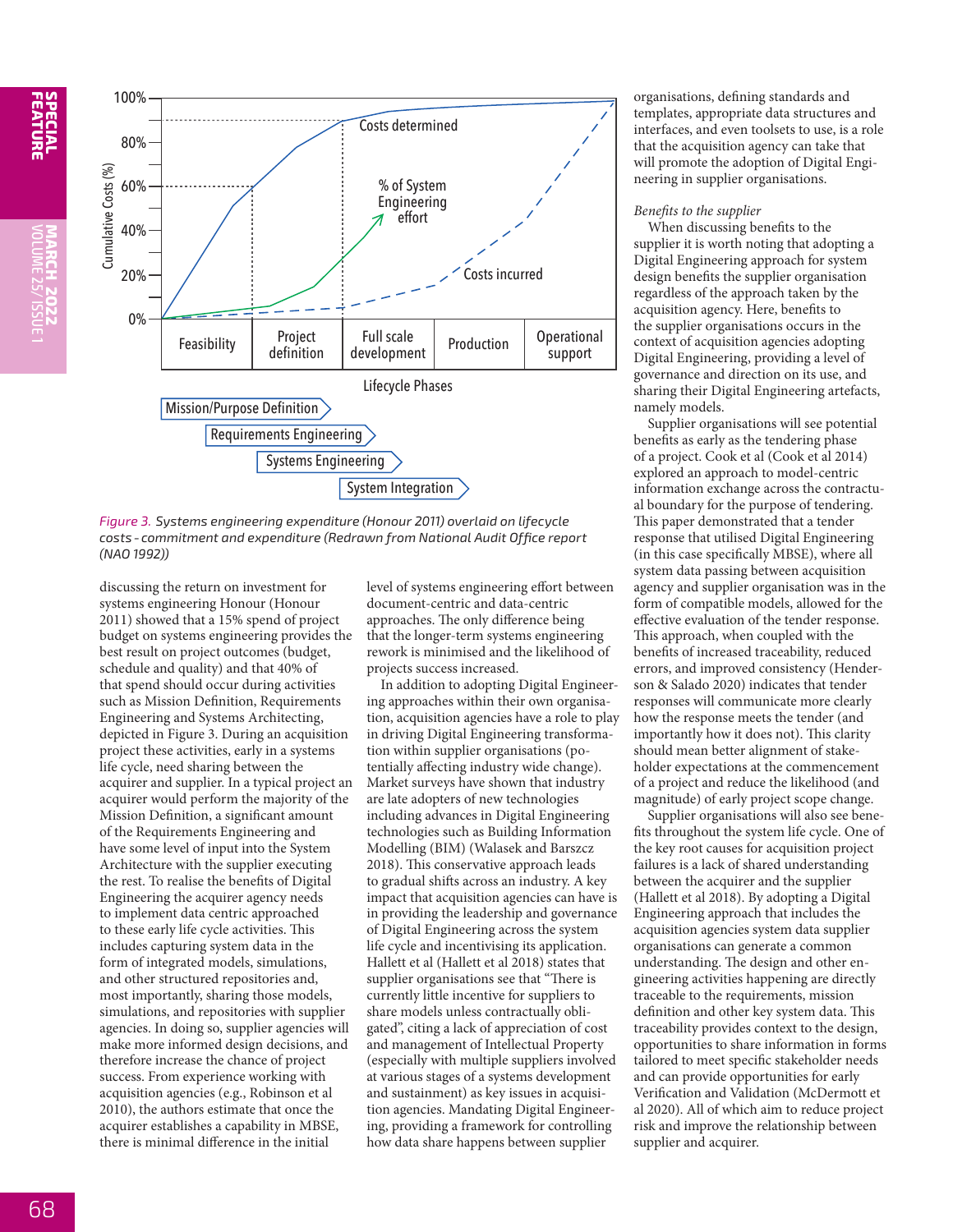# *Challenges for the Acquirer*

As discussed above, Digital Engineering is "an integrated digital approach that uses authoritative sources of system data and models as a continuum across disciplines" (DoD Strategy 2018). This is a valid goal; however, it brings its challenges for the acquirer, and even for an acquisition agency with a mature Digital Engineering capability. The "authoritative sources of system data and models" asks for a single source of system data and models that would be shared across suppliers from different organisations. This raises three key challenges; data protection; data standards and the maturity of the data-centric tools.

Cook et al (Cook et al 2014) identifies that a key challenge for acquisition agencies is information management and controlling the flow of that information between organisations. The acquisition of a capability is a competitive environment, which "mandates careful control of information flow in both directions: the acquisition agency is required to adhere to strict probity requirements and the supplying organisations need to contain proliferation of their differentiating intellectual property that provides them their competitive edge" (Cook et al 2014). More recently, the Aerospace Industries Association white paper provided recommendations that "revise(d) regulations required to provide the government appropriate data rights" and that "intellectual property rights where

early phases of mission planning and CONOPs development between industry and government still allow for protection of competing solutions" (AIA 2016). Both papers argue for data protection, whichever direction the data flows, in a digitally enabled authoritative source of system data and models.

Realising the seamless flow of authoritative sources of system data requires standards for that system data and models. As highlighted by Williams, Nallon, and Mendo, (Williams et al 2020) there are many different data interoperability standards from many different standard bodies and consortia that need to evolve and aligning across the industry. Williams, Nallon and Mendo predict that there is a four-year time horizon for that evolution and alignment, but even that seems optimistic to the authors.

Complementing the challenges with data standards is the maturity of the tools. Digital Engineering requires a diversity of tools across the various lifecycle phases and disciplines that can share the data and deliver an authoritative sources of system data and models. For the acquirer, having the right tool, to deliver the Digital Engineering environment is a challenge. There are a significant variety in MBSE tools, with different approaches to the modelling and the environment to deliver it. Despite the age of the Aerospace Industries Association white paper

their recommendation to provide "...a government-industry collaborative, secure MBSE framework to support diverse tool sets and controlled data exchange to develop stable, clear, affordable, nonconflicting program requirements" (AIA 2016) is still true today.

#### **SUMMARY**

Digital Engineering delivers the opportunity for tremendous benefits, especially when applied early in the life cycle of the engineered system. Adopting Digital Engineering in the Concept Phase enhances that phase and provides benefits to the rest of the life cycle as the flow of authoritative sources of system data from the Concept Phase permeates through the latter phases. The greatest return on investment for Digital Engineering is in the hands of acquisition agencies, as most project costs are committed under the responsibility of the acquirer. Both the acquirer and the supplier have a personal stake ensuring that those committed costs have been robustly determined before any solution design decisions by the supplier.

Acquisition agencies have two roles to play in driving Digital Transformation, leadership, and adoption. Digital transformation influence by the leadership and governance of acquisition agencies must occur, and they must lead by example, through the adoption of Digital Engineering.  $\blacksquare$ 

#### **REFERENCES**

- AIA (Aerospace Industries Association) 2016. "Lifecycle Benefits of Collaborative MBSE Use for Early Requirements Development." White Paper, AIA. https://www.aiaaerospace.org/report-type/report/#:~:text=Life%20Cycle%20 Benefits%20of%20Collaborative%20MBSE%20Use%20 for,%28MBSE%29%2C%20especially%20during%20the%20 early%20requirements%20definition%20phase.
- Blackburn M. et al 2019. "Transforming Systems Engineering through Model-Centric Engineering, A013 Final Technical Report SERC-2019-TR-005. Hoboken, US-NJ: Systems Engineering Research Center (SERC).
- Cook S. C., Q. Do, K. Robinson, M. Lay, and M. Neidbala. 2014. "Progress on using MBSE Models as Key Information Artifacts in Project Tendering." Paper presented at the Systems Engineering Test and Evaluation Conference, Adelaide, AU, 28-30 April.
- Cook S., and S. Wilson. 2018. "The Case for Investment in Systems Engineering in the Initial Stages of Projects and Programs. Paper presented at the Systems Engineering Test and Evaluation Conference, Sydney, AU, 30 April – 2 May. https://www.shoalgroup.com/wp-content/uploads/2018/05/Cook-Wilson-2018-Case-for-early-stage-investment-in-SE-SETE-2018.pdf
- DAU (Defense Acquisition University). 2021. *Defense Acquisition Guidebook*. Fort Belvoir, US-VA: DAU. https:// www.dau.edu/tools/dag
- Hallet J., B. Hocking, and M. Vella. 2018. "Modelling Across the Contractual Boundary." Paper presented at the Systems Engineering Test and Evaluation Conference, Sydney, AU, 30 April – 2 May. https://www.shoalgroup.com/wp-content/ uploads/2018/05/Hallett-Hocking-Vella-2018-Modelling-acrossthe-contractual-boundary-SETE-2018.pdf
- Henderson K., and A. Salado. 2020. "Value and Benefits of Model-Based Systems Engineering (MBSE): Evidence from the Literature." *Systems Engineering* 24 (1): 51–66.
- Honour, E. 2011. "Sizing Systems Engineering Activities to Optimize Return on Investment." Paper presented at the 21st Annual International Symposium of INCOSE, Denver, US-CO, 20-23 June.
- INCOSE (International Council on Systems Engineering). 2014. *A World in Motion Systems Engineering Vision 2025*. San Diego, US-CA: INCOSE.
- INCOSE Requirements Working Group. 2018. "Integrated Data as a Foundation of Systems Engineering." White Paper, INCOSE Requirements Working Group. https://www.omgwiki. org/MBSE/lib/exe/fetch.php?media=mbse:rwg\_data\_as\_a\_foundation\_of\_se\_draft\_5\_050218\_review\_copy.pdf
- McDermott T. A., N. Hutchison, M. Clifford, E. Van Aken, A. Salado, and K. Henderson. 2020. Benchmarking the Benefits and Current Maturity of Model-Based Systems Engineering across the Enterprise. Results of the MBSE Maturity Survey